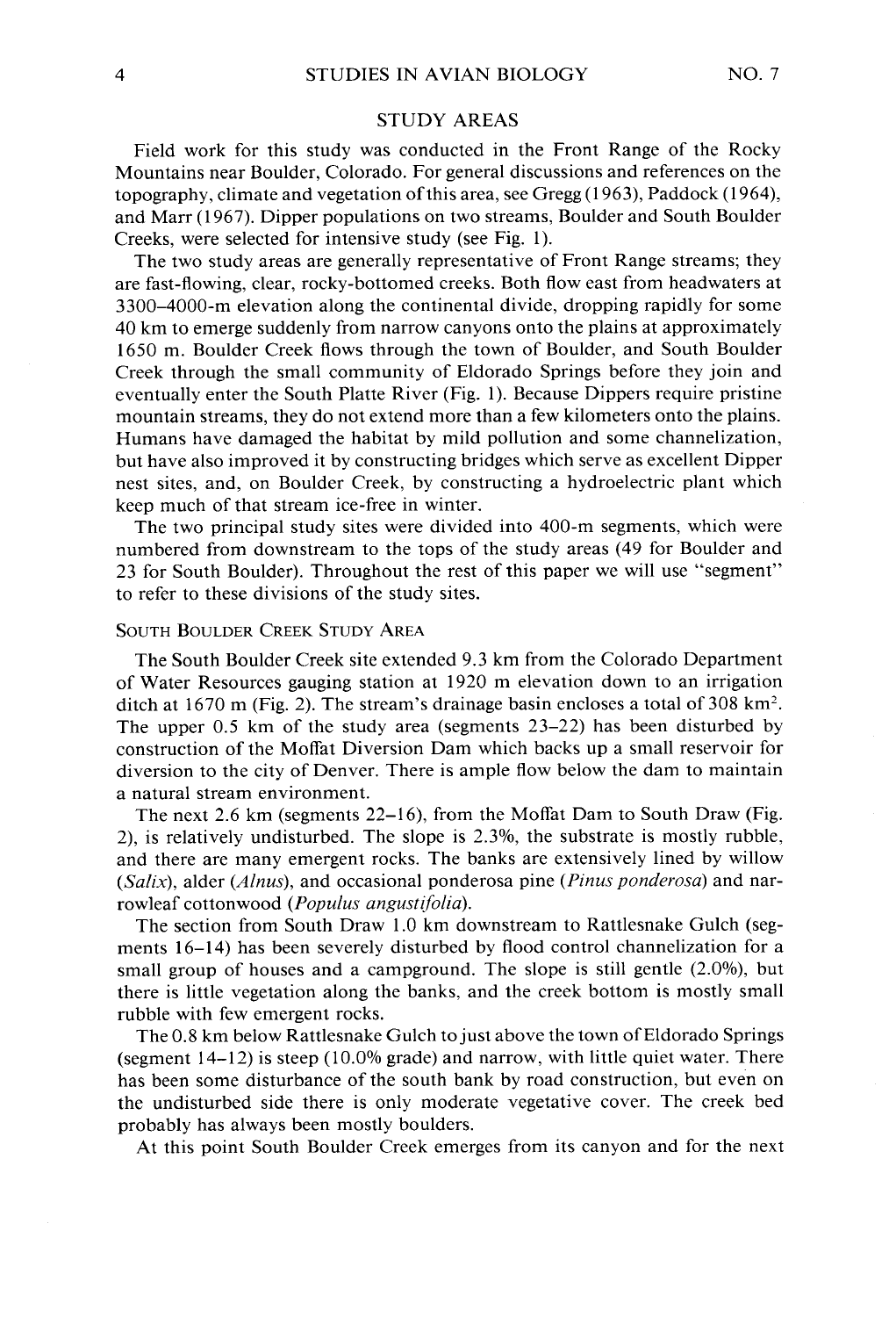

**FIGURE 1. General map of study area. Shaded areas enclose intensive study areas shown in detail in Figures 2 and 3. (Abbreviations of towns from north to south: Fc, Fort Collins; Es, Estes Park; Lv, Loveland; Gr, Greeley; Ly, Lyons; Lt, Longmont; El, Eldora; Nd, Nederland; Ep, East Portal; Ro, Rollinsville; PC, Pinecliff; Ed, Eldorado Springs; Ma, Marshall; Is, Idaho Springs; Gn, Golden; Ka, Kassler; Dk, Deckers. Reservoirs: 1, Barker Reservoir near Nederland; 2, Gross Reservoir near Eldorado Springs; 3, Cheeseman Reservoir near Deckers.)**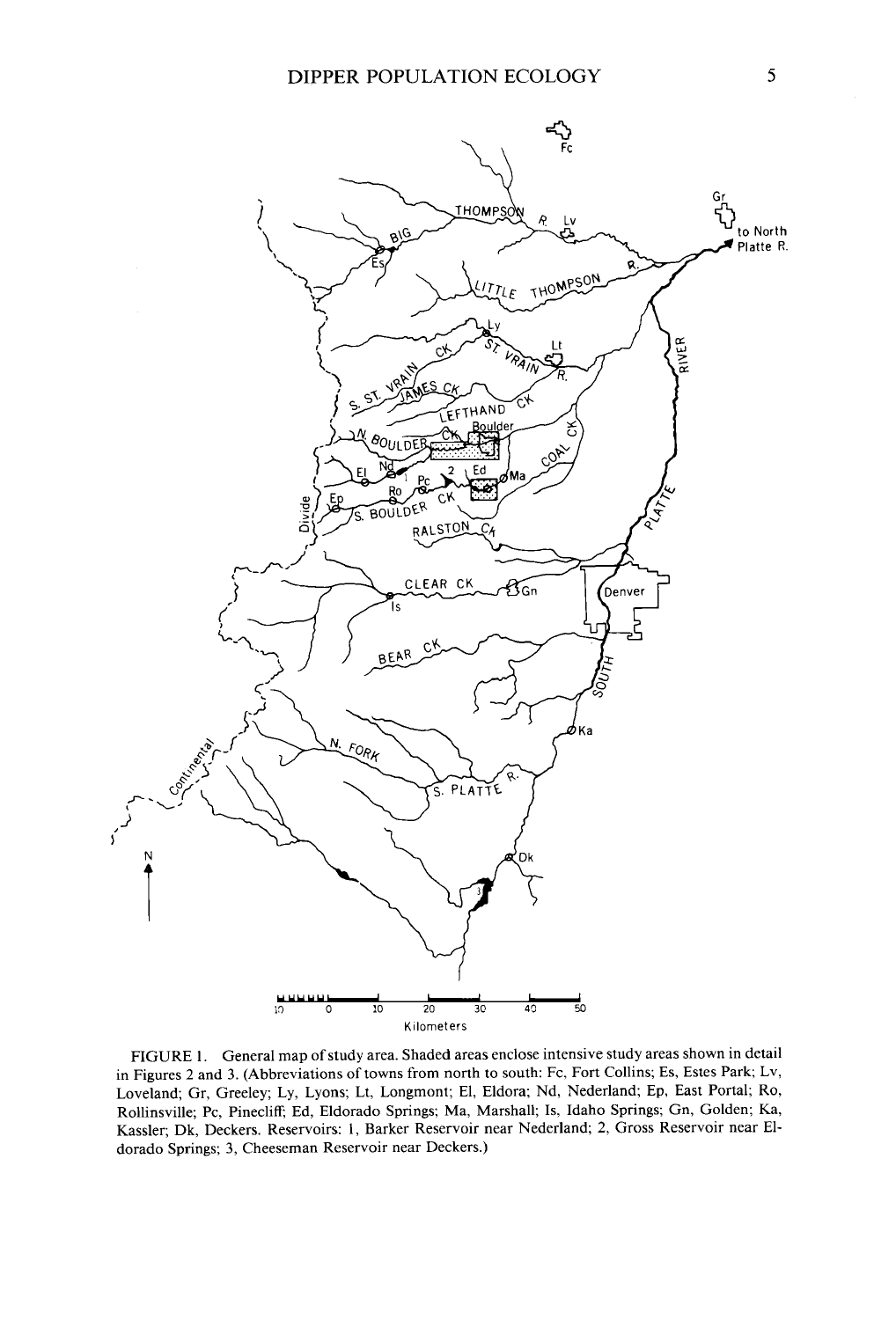

**FIGURE 2. Map of South Boulder Creek study area. (The stream and major tributaries are represented by solid lines, roads by dashed lines, and intermittent streams and irrigation ditches by dashed and dotted lines.)** 

**0.8 km (segments 1 l-10) flows through the community of Eldorado Springs. Despite some dumping of trash and about 200 m of channelization above the claypit bridge (Fig. 2) the town has relatively little effect on the stream. The bottom is rubble, with many emergent rocks, and the slope is 3.8%. There are small thermal springs at the western end of Eldorado Springs which keep a variable length of stream open and habitable for Dippers in winter.** 

**In the remaining 3.7 km of the study area below the claypit (segments 10-l)**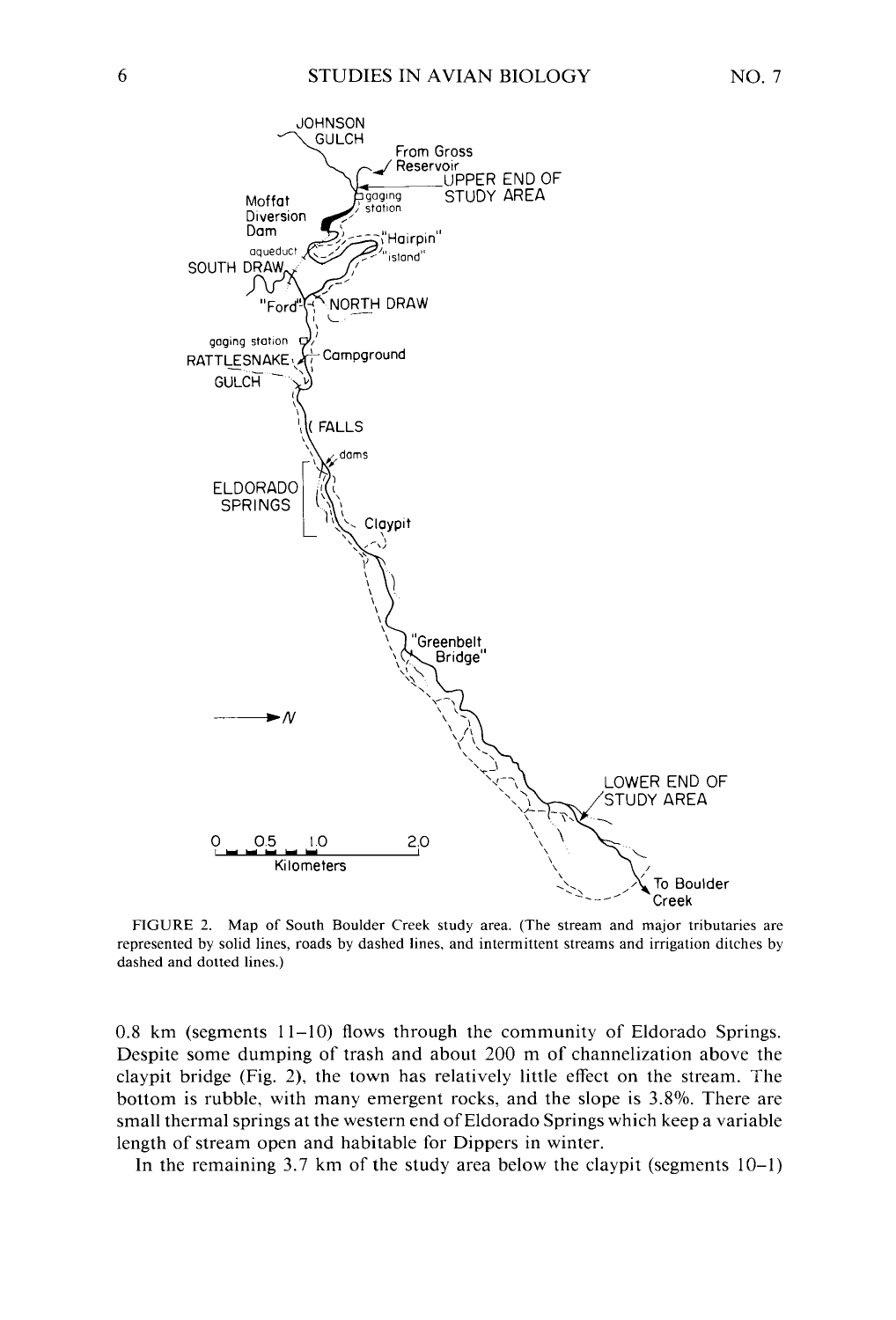**the slope is 1.6%, the bottom excellent. food abundant, and banks almost completely lined by undisturbed riparian woodland of cottonwood. willow, alder, and box elder (Acer). There is some residential development along the south bank in the lowest 1.9 km.** 

**Below the study site, irrigation and civic water supply ditches cause severe dewatering except during spring runoff. The remaining 9.7-km section. before South Boulderjoins Boulder Creek (Fig. 1), is increasingly inhospitable for Dippers because of dewatering in early spring and late summer, channelization, and subdivision construction.** 

**Width of the stream varies from less than 1 m in the narrow canyon to over 15 m in the bottom section. Depth varies from a few centimeters to more than 2 m. Mean daily discharge during the study ranged from 0.08 m3/sec in late February and early March 197 1 to 12.3 m3/sec on 27 and 28 June 197 1 (Colorado Department of Water Resources, pers. comm.).** 

## **BOULDER CREEK STUDY AREA**

**The Boulder Creek study area extended 20.0 km from the junction of Middle and North Boulder Creeks at 2 100 m elevation down to the Boulder sewage plant outflow at 1600 m (Fig. 3). Area of the drainage basin totals 290 km'. The vegetation is similar to that of South Boulder Creek. Boulder Creek has no steep areas comparable to South Boulder Creek and has been more heavily modified by humans.** 

**The upper 2.7 km from Boulder Falls to Black Tiger Gulch (segments 49-43) is the steepest, with an average grade of 7.7%. This area has been disturbed comparatively little, although in places the stream bed was narrowed during road construction.** 

**The 7.6 km from Black Tiger Gulch to the bridge below the junction with Fourmile Creek (segments 43-26) is the least disturbed physically. It has a gentle slope (2.8%) and more rubble substrate than the section above. There is slight pollution from a septic system below Lost Gulch, but this is rapidly diluted.** 

**The 2.4 km from the bridge below Fourmile Creek to the junction of Arapahoe Road and Canyon Boulevard (segments 25-18) is slightly steeper (2.9%) and is severely damaged. Road construction has narrowed the stream bed and filled it with large boulders, retaining walls have been built to retard bank erosion, and several large areas have been channelized and have little streamside vegetation. The first of many irrigation ditches begins dewatering the creek.** 

**Just below the road junction the creek emerges from its canyon and flattens to a 1.4% grade. The city of Boulder occupies 5.3 km of the stream bank. In the 2.0 km above the Broadway bridge (segments 18-l 4) the creek is in good condition. It runs through a mixture of residential areas and parks and is relatively undisturbed. Just below the bridge, however, an irrigation ditch may almost completely dewater the stream in early spring and late summer. In the 3.2 km from Broadway to the east Arapahoe Road bridge (segments 13-5) Boulder Creek is severely disturbed by polluted drainage from a gas station just below the ditch, and by flood-control channelization. For more than half of this stretch there is no streamside vegetation, the bed is bulldozed, and, except during periods of dewatering, there are few emergent rocks.** 

**In the 1.9 km from the easternmost Arapahoe Road bridge to the sewage outflow**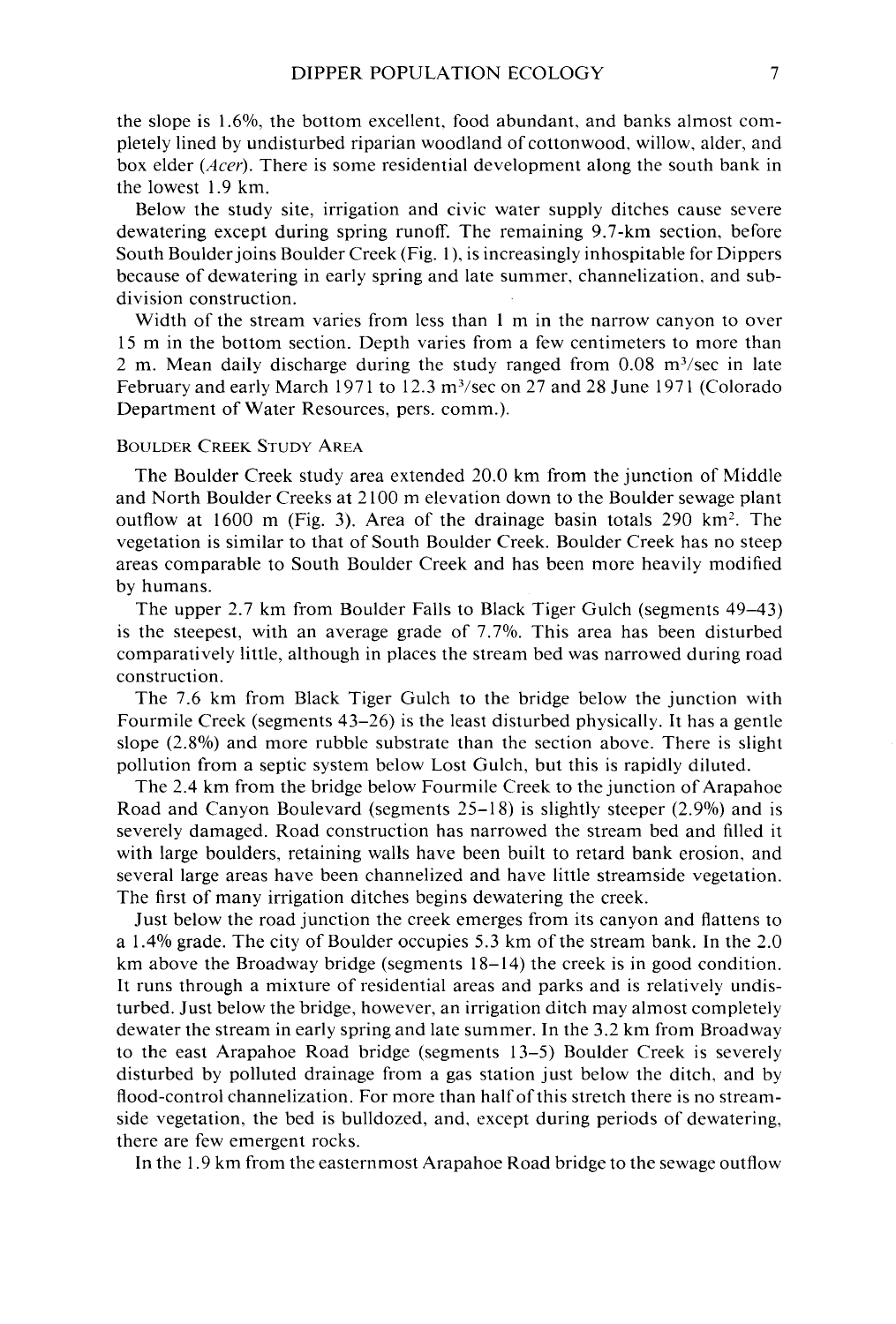

**FIGURE 3. Map of Boulder Creek study area. (The stream and major tributaries are represented by solid lines, roads by dashed lines, and intermittent streams and irrigation ditches by dashed and dotted lines. Note that this map has been divided at Fourmile Creek to conserve space.)**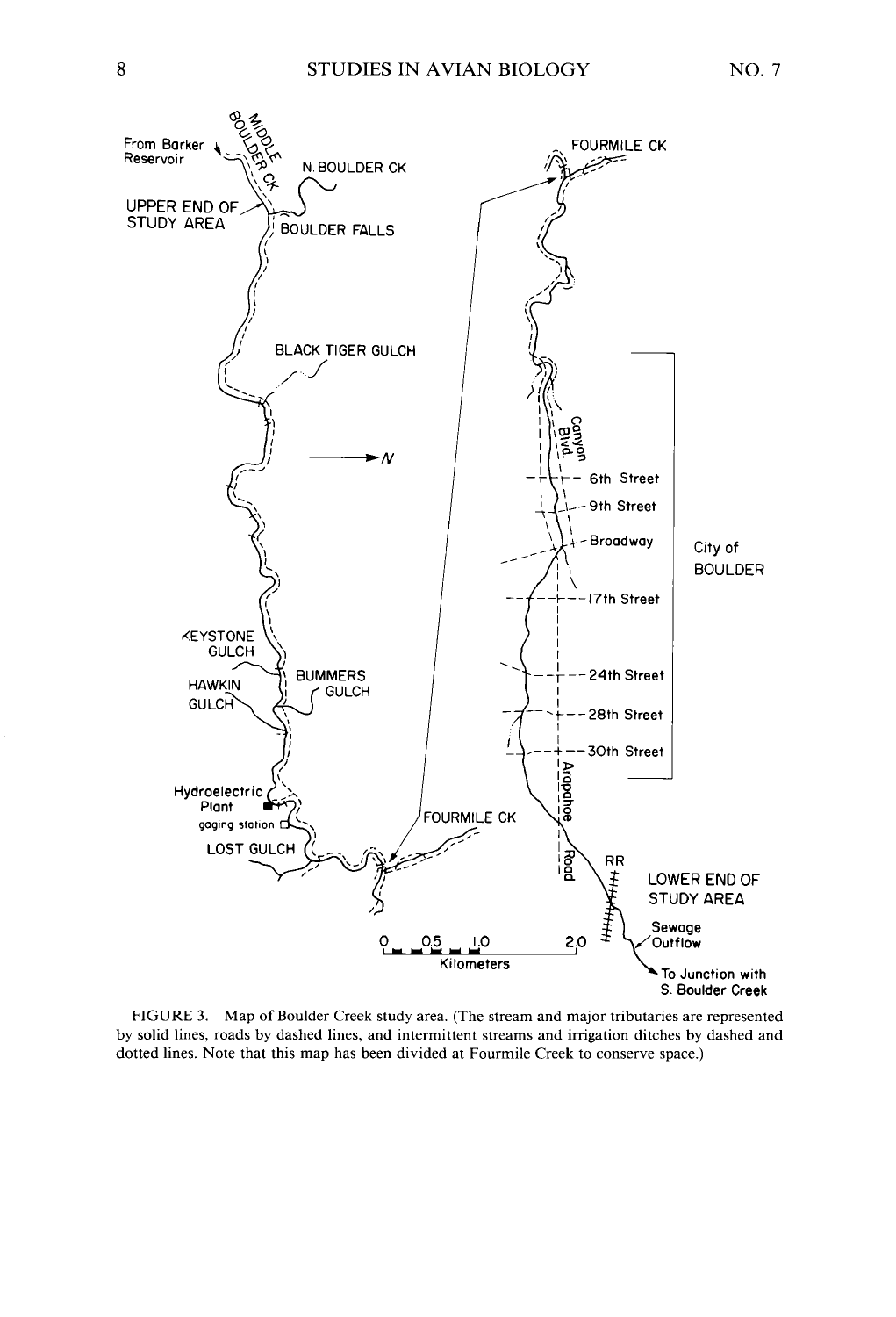| Habitat measure                              | Study area           |                          |
|----------------------------------------------|----------------------|--------------------------|
|                                              | <b>Boulder Creek</b> | South Boulder Creek      |
| Mean width index/segment <sup>a</sup>        | 3.39                 | 3.42                     |
| Mean cover index/segment <sup>a</sup>        | 2.82                 | 3.17                     |
| Mean bottom index/segment <sup>a</sup>       | 2.67                 | 3.47                     |
| Mean food density index/segment <sup>a</sup> | 3.01                 | 17.22 (segments $1-23$ ) |
|                                              |                      | 5.82 (segments $10-23$ ) |
| No. quality 3 nest sites/ $kma$              | 0.85                 | 1.86                     |
| Breeding density/km                          |                      |                          |
| 1971                                         | 1.12                 | 1.62                     |
| 1972                                         | 1.47                 | 1.73                     |
| 1973                                         | 0.96                 | 1.40                     |
| All years: Mean $\pm$ sp                     | $1.18 \pm 0.26$      | $1.58 \pm 0.17$          |
| $Cv^b$                                       | 0.22                 | 0.11                     |

**TABLE 1 COMPARISON OF HABITAT QUALITY AND POPULATION DENSITY OF STUDY AREAS** 

**a See Methods section for explanation of indlces.** 

**Coefficient of variation.** 

**(segments 5-l), Boulder Creek itself is relatively undisturbed. It flows through riparian woodland and has a canopy of cottonwoods, although there are few shrubs along the banks because of grazing by cattle. There is a good rubble bottom and enough groundwater enters the stream bed to maintain some flow even during severe dewatering. From the sewage outflow to the junction with St. Vrain Creek (Fig. 1) Boulder Creek is severely polluted, increasingly sandy, and not Dipper habitat.** 

**Perhaps the most important human influence on Boulder Creek is the Colorado Public Service Company hydroelectric plant in about the middle of the study area (segment 30). That plant, which gets its water via a pipeline from Barker Reservoir (Fig. l), provides power only during periods of peak demand, during which its discharge may raise the water level of Boulder Creek 0.5 m or more, with a maximum discharge 5.7 m3/sec (Colo. Public Service Co., pers. comm.). These rapid fluctuations in water flow keep the stream ice-free below the plant and provide critical winter habitat that would otherwise be unavailable to Dippers.** 

**The width of Boulder Creek varies from 1.2 m in the upper canyon to over 20 m in the lowest channelized portion. Depth varies from a few centimeters to over 2 m. Mean daily discharge during the study ranged from 0.104 m'/sec on 3 1**  December 1971 to 19.2 m<sup>3</sup>/sec on 20 June 1971 (Colo. Dept. Water Resources, **pers. comm.).** 

### **COMPARISON OF BOULDER CREEK AND SOUTH BOULDER CREEK STUDY AREAS**

**In general, South Boulder Creek had better habitat than Boulder Creek. Table 1 contains summaries of width, bottom, cover, and food-density indices for the two study areas, along with density of good nest sites and density of breeding birds (see section of Methods for definitions of indices). South Boulder Creek clearly was better by all of these measures. Note especially that it had densities of breeding birds that were 34% higher, but only half as variable as those on Boulder Creek.**